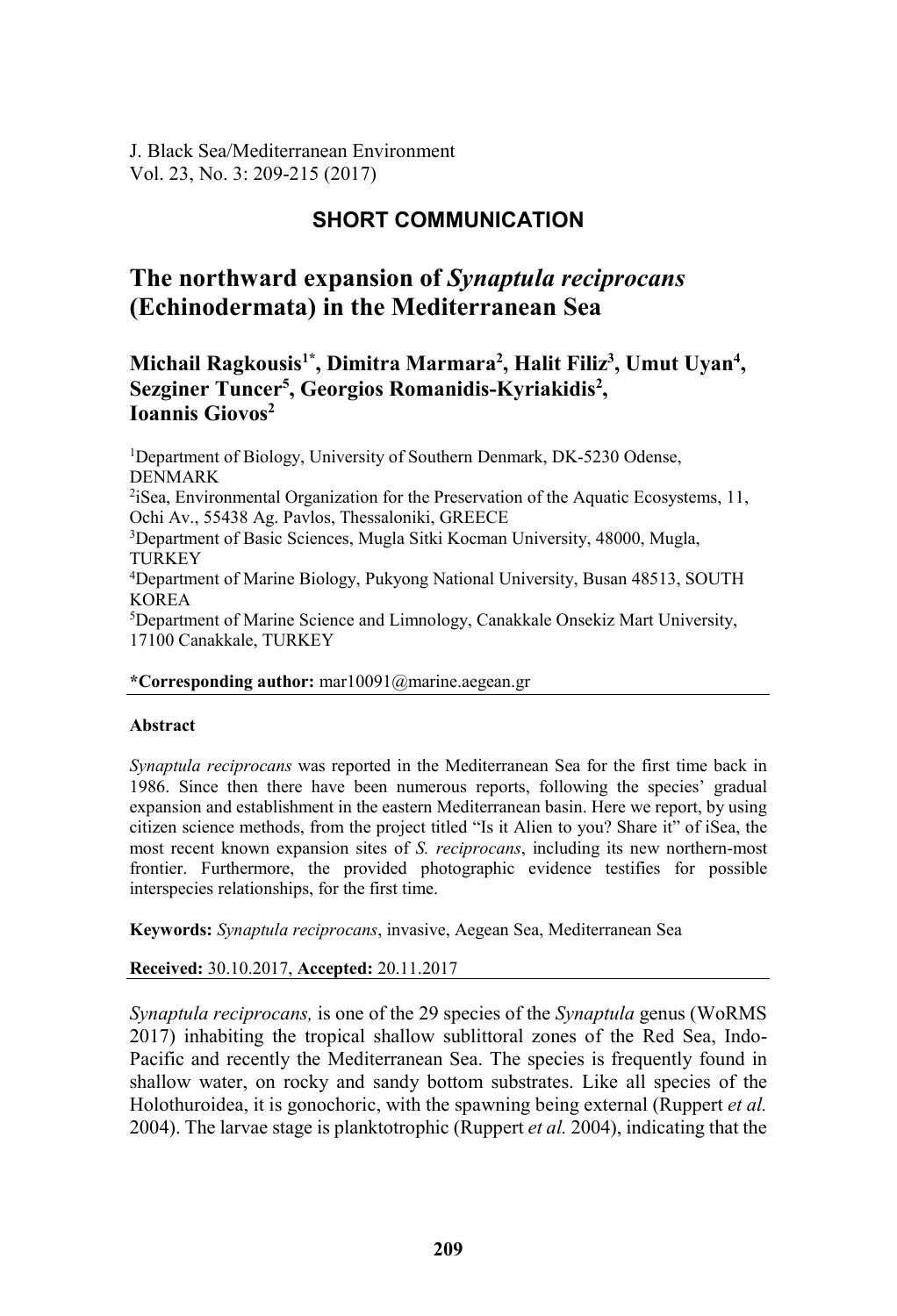species distribution highly depends on the water currents (Antoniadou and Vafidis 2009).

*S. reciprocans* is believed to have been introduced to the Eastern Mediterranean basin through the Suez Canal. It was originally reported in Israel and Cyprus in 1971 (Cherbonnier 1986), and later in several eastern Mediterranean countries, namely Lebanon (Zibrowius and Bitar 2003), Syria (Zibrowius and Bitar 2003), Turkey (Cinar *et al.* 2006; Galil 2006), Cyprus (Koukouras *et al.* 2007) and Greece (Pancucci-Papadopoulou *et al.* 2005; Koukouras *et al.* 2007; Antoniadou and Vafidis 2009). The current known northernmost boundary of the species distribution in the Mediterranean Sea, is considered the South Aegean Sea, between Amorgos and Symi Islands (Antoniadou and Vafidis 2009) (Figure 1).



**Figure 1.** Records of *Synaptula reciprocans* reported to the citizen science project "Is it Alien to you…Share it!!!" The line indicates the northernmost boundary of the species expansion based on previous published observations and the numbers the location of each record presented in Table 1.

Recently, citizens, such as fishers, divers, naturalists and other sea users, along with the increasing use of social media networks, are playing an important role in documenting the distribution and the expansion of several non-indigenous species (Zenetos *et al.* 2013; Scyphers *et al.* 2015). Hereby, we present evidence of a northward expansion of *S. reciprocans* in the Mediterranean Sea by observations provided by citizens in the context of the citizen science project "Is it Alien to you? Share it".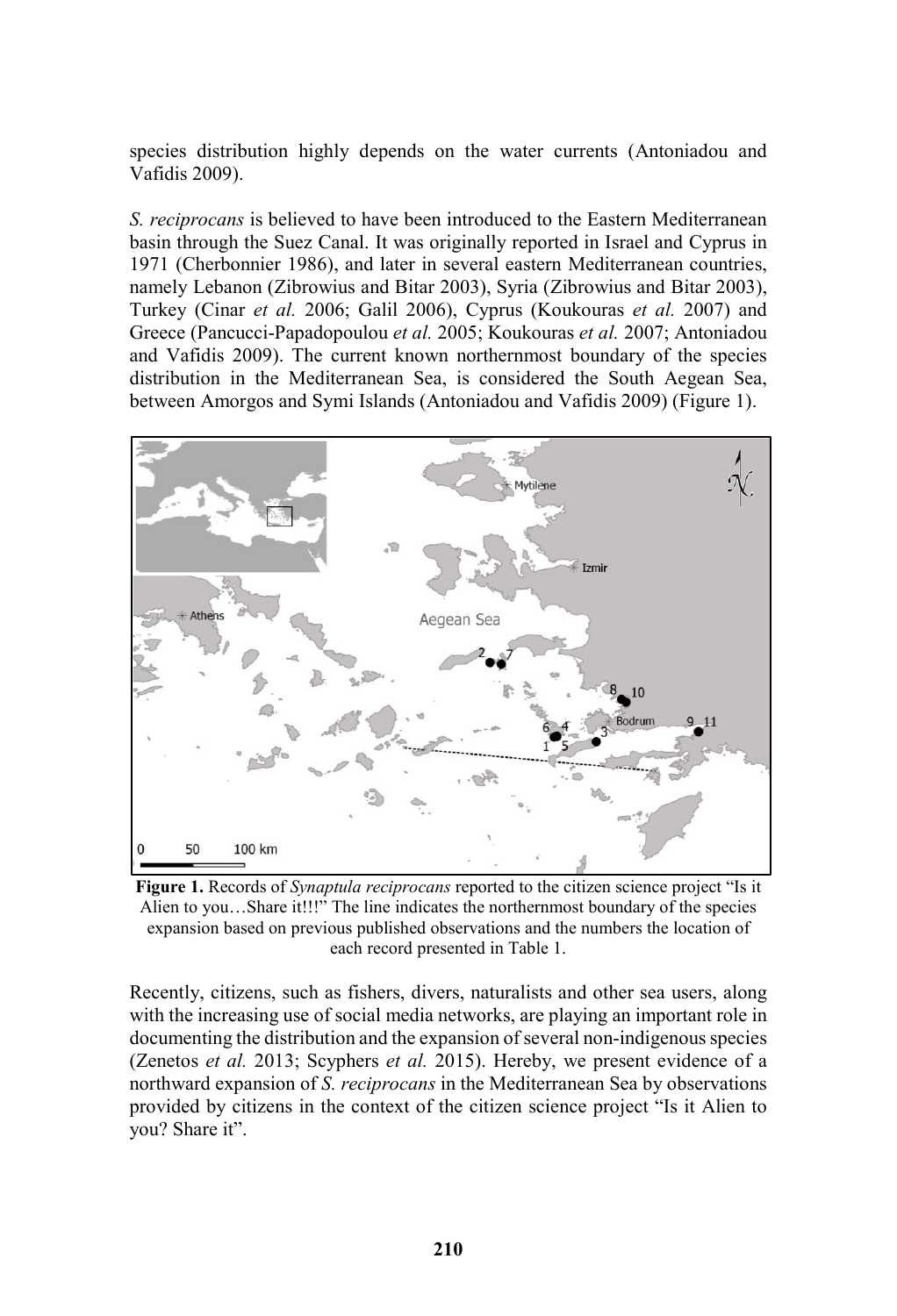In 2016, iSea established an online data repository in which citizen scientists could easily upload photographic materials along with information on the size (length and/or weight), depth, number of specimens, exact location and date. A Google Form and a Group on Facebook were set up to facilitate these reports in Greek, Turkish and Albanian waters. The project's social media platform currently numbers around 3500 members, with 200 of whom are actively engaged on a daily basis. The vast majority of the participants are recreational fishers, followed by scuba divers, naturalists and professional fishers. Furthermore, several experts on marine non-indigenous species are part of this online social media community, offering their expertise for the identification of the specimens reported.

Table 1 presents all records of *S. reciprocans* reported to the project. Since the species is still the only member of the class Holothuroidea, invasive to the Mediterranean Sea (Galil 2008; Coll *et al.* 2010) and due to its unique morphological features in comparison with native Holothuridea species, identification was possible by sight and later examination of the photographic evidence (Figure 2).

| Obs.No         | No.<br>of Specimens | Depth (m) | <b>Coordinates Location</b> |                                 | Obs. Date  |
|----------------|---------------------|-----------|-----------------------------|---------------------------------|------------|
| 1              | 10                  | 9         | 36°55'44"N<br>26°57'54"E    | Vlychadia,<br>Kalymnos Island   | 24/05/2017 |
| $\overline{2}$ | >15                 | $5 - 30$  | 37°34'26"N<br>26°24'37"E    | Thimena Island                  | 10/08/2017 |
| 3              | 30                  | 15        | 36°53'14"N<br>27°19'55"E    | Psalidi, Kos<br>Island          | 14/08/2017 |
| 4              | $\overline{2}$      | 8         | 36°56'13"N<br>26°59'16"E    | Liani Punta.<br>Kalymnos Island | 19/08/2017 |
| 5              | 3                   | 12        | 36°56'20"N<br>26°59'15"E    | Liani Punta,<br>Kalymnos Island | 19/08/2017 |
| 6              | 5                   | 8         | 36°55'50"N<br>26°57'54"E    | Vlychadia,<br>Kalymnos Island   | 08/10/2017 |
| $\overline{7}$ | >20                 | $5 - 28$  | 37°33'28"N<br>26°30'29"E    | Fourni Island                   | 16/10/2017 |
| 8              | >10                 | 5         | 37°15'11"N<br>27°32'51"E    | Kuyukislacik,<br>Mugla          | 03/12/2010 |
| 9              | >5                  | $5-10$    | 36°58'40"N<br>28°12'57"E    | Boncuk Cove,<br>Gokova Bay      | 12/05/2012 |
| 10             | 8                   | 19        | 37°14'25"N<br>27°35'47"E    | Gullluk harbour,<br>Mugla       | 04/06/2014 |
| 11             | $\mathbf{1}$        | 4         | 36°58'41"N<br>28°12'53"E    | Boncuk Cove,<br>Gokova Bay      | 2014       |

**Table 1.** Observations of *Synaptula reciprocans* reported from Greek and Turkish waters of the Aegean Sea, on the "Is it Alien to you? Share it" platform.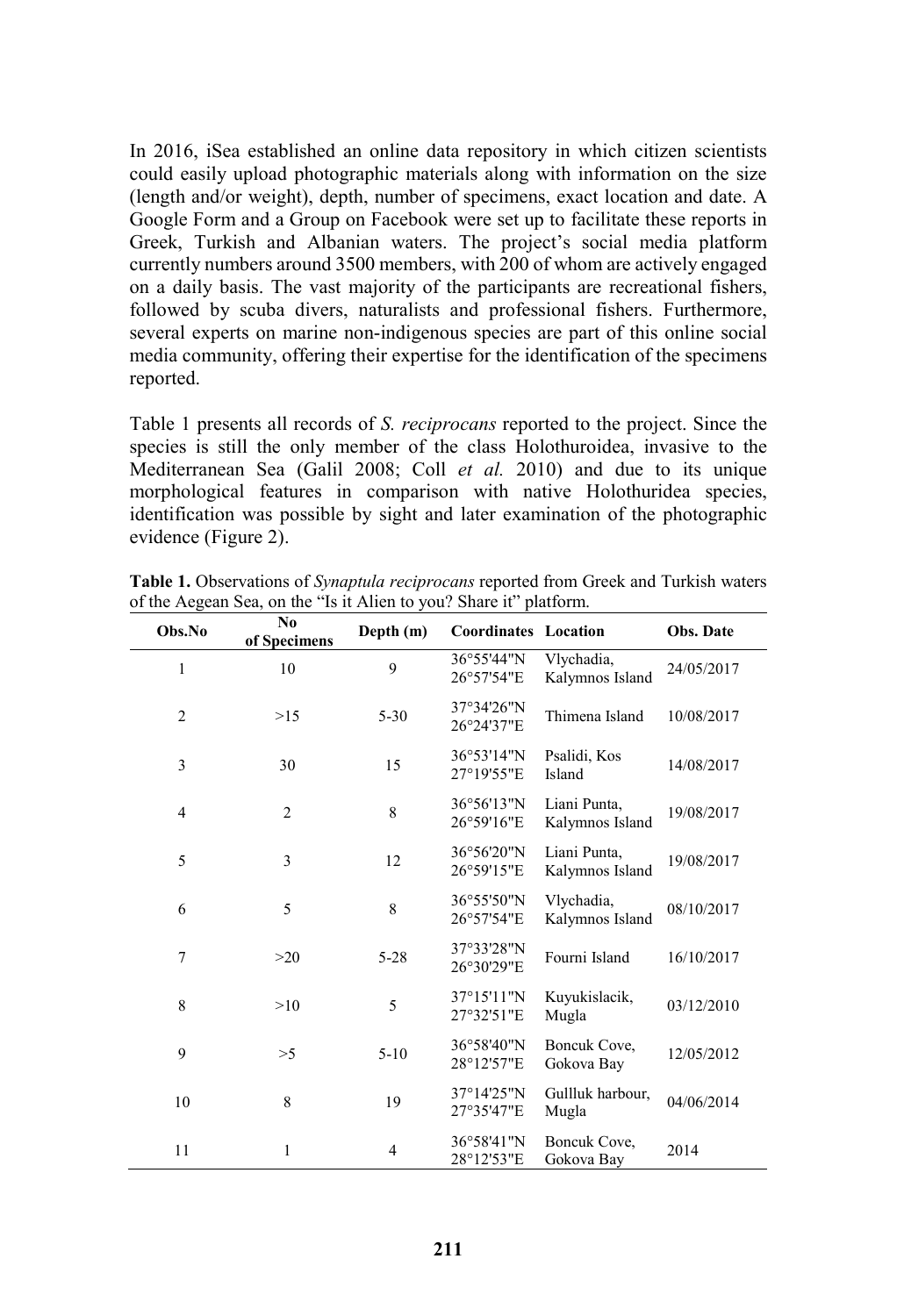

**Figure 2.** *Synaptula reciprocans*. A-L are some of the photographic evidences accompanied the report of *S. reciprocans* in the database of the project.

All records presented in the context of this study, were located outside the reported distribution range of the species in the East Mediterranean basin, with the two records from Fourni Korseon Archipelago Obs. Nos. 2 and 7; Table 1) being the new northern most report of *S. reciprocans* from the Mediterranean Sea, more than 50 nautical miles northwards from the previous northern most report (Antoniadou and Vafidis 2009). Our findings document a clear expansion of the species in the East Aegean Sea (Figure 1). In almost all cases, the observers reported several individuals, declaring robust populations, a clear sign of establishment (Kolar and Lodge 2001). Similar patterns of expansion in the eastern Mediterranean Sea have been reported for most Lessepsian migrants (Katsanevakis *et al.* 2013), but also for endemic thermophilic species (e.g. *Solea aegyptiaca*; Lasram *et al.* 2010) and is highly possible to be related to the ongoing climate change in the eastern Mediterranean basin (Occhipinti-Ambrogi 2007; Raitsos *et al.* 2010). The latter might favours the expansion and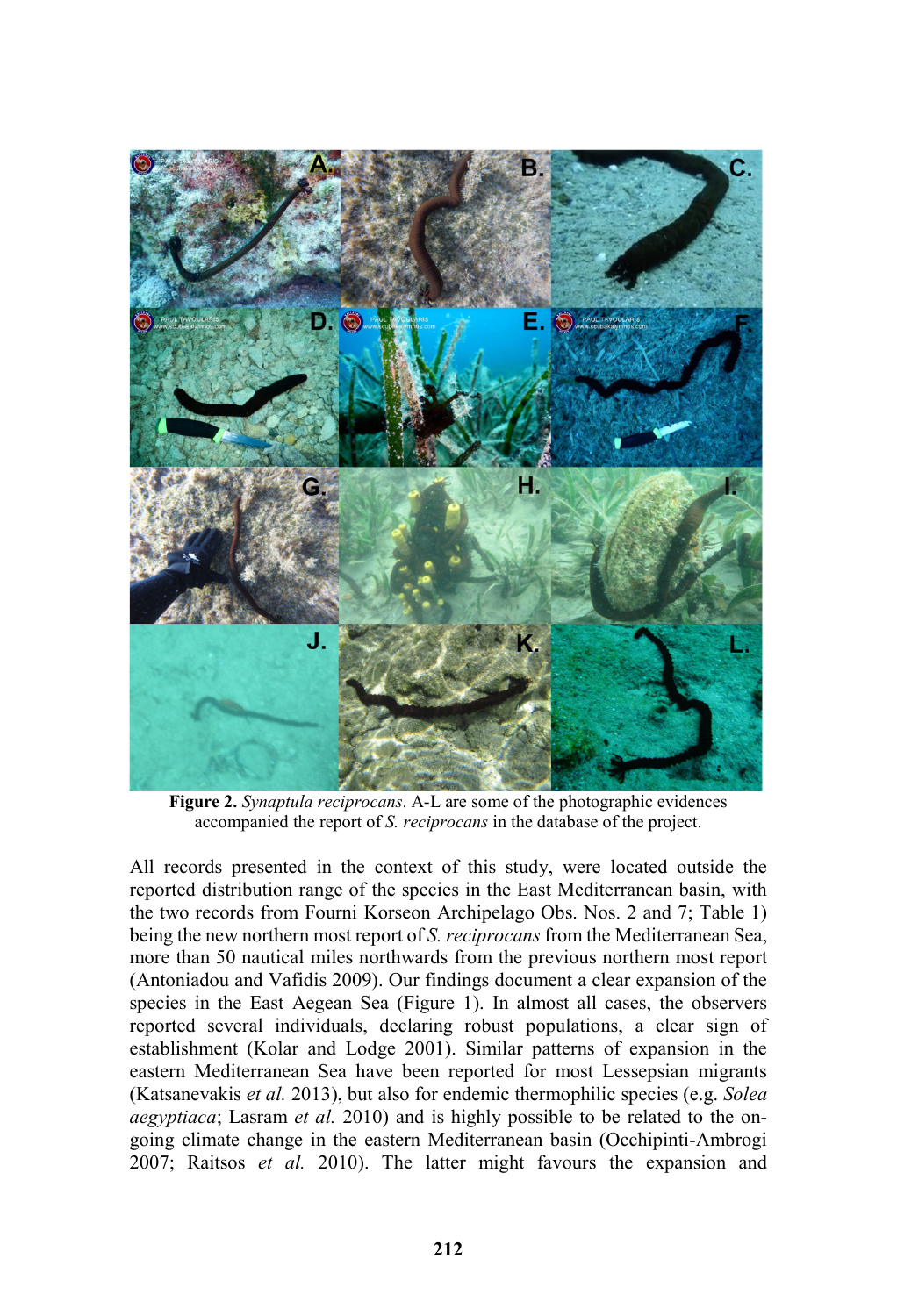establishment of tropical and subtropical species towards the northern parts of the basin (Lasram *et al.* 2010).

Moreover, it is worth mentioning that *S. reciprocans* individuals were observed to interact at high densities with the Atlanto-Mediterranean sponge *Aplysina aerophoba* (Figure 2-H) and to a lesser extent with the endangered bivalve *Pinna nobilis* (Figure 2-I). *S. reciprocans* feeds primarily with diatoms and other microorganisms and organic coated particles (Cherbonnier 1986). In the past, Hammond and Wilkinson (1985) provided experimental evidences that another *Synaptula* species (*S. lamperti*), gains nutritional advantage from its association with sponge species by ingesting and assimilating exudates. We suspect that *S. reciprocans* utilizes a similar feeding strategy upon *Aplysina aerophoba* (possibly in other similar species as well). Furthermore, this might be a case of symbiosis or parasitism between species whose original distribution did not permit interspecies relationships. However, targeted research is required to confirm these hypotheses and to measure the potential effects of *S. reciprocans* on the endemic species populations.

## **Acknowledgements**

We would like to warmly thank Manos Mitikas of Korseai Institute of Historical & Archaeological Research, Paul Tavoularis from Kalymnos Scuba Diving Center and Georgios Konstantinidis from Kos Divers for reporting their findings to iSea.

## **References**

Antoniadou, C., Vafidis, D. (2009) Updated distribution of the holothuroid Synaptula reciprocans (Forskal, 1775) in the Mediterranean: does it follow shallow-water circulation patterns? *Aquatic Invasions* 4(2): 361-363.

Cherbonnier, G. (1986) Holothuriens de la Méditerranée et du nord de la mer Rouge. *Bulletin du Muséum National d'Historie Naturelle* 8: 43-46.

Cinar, ME., Bilecenoglu, M., Ozturk, B., Can, A. (2006) New records of alien species on the Levantine coast of Turkey. *Aquatic Invasions* 1: 84-90.

Coll, M., Piroddi, C., Steenbeek, J., Kaschner, K., Ben Rais Lasram, F., Aguzzi, J., *et al.* (2010) The biodiversity of the Mediterranean Sea: estimates, patterns, and threats. *PLoS ONE* 5(8): e11842.

Galil, B.S. (2006) The marine caravan - The Suez Canal and the Erythrean Invasion. In: Gollasch, S., Galil, B.S., Cohen, A.N. (eds.), Bridging Divides Maritime Canals as Invasion Corridors. Springer, Netherlands, pp. 207-300.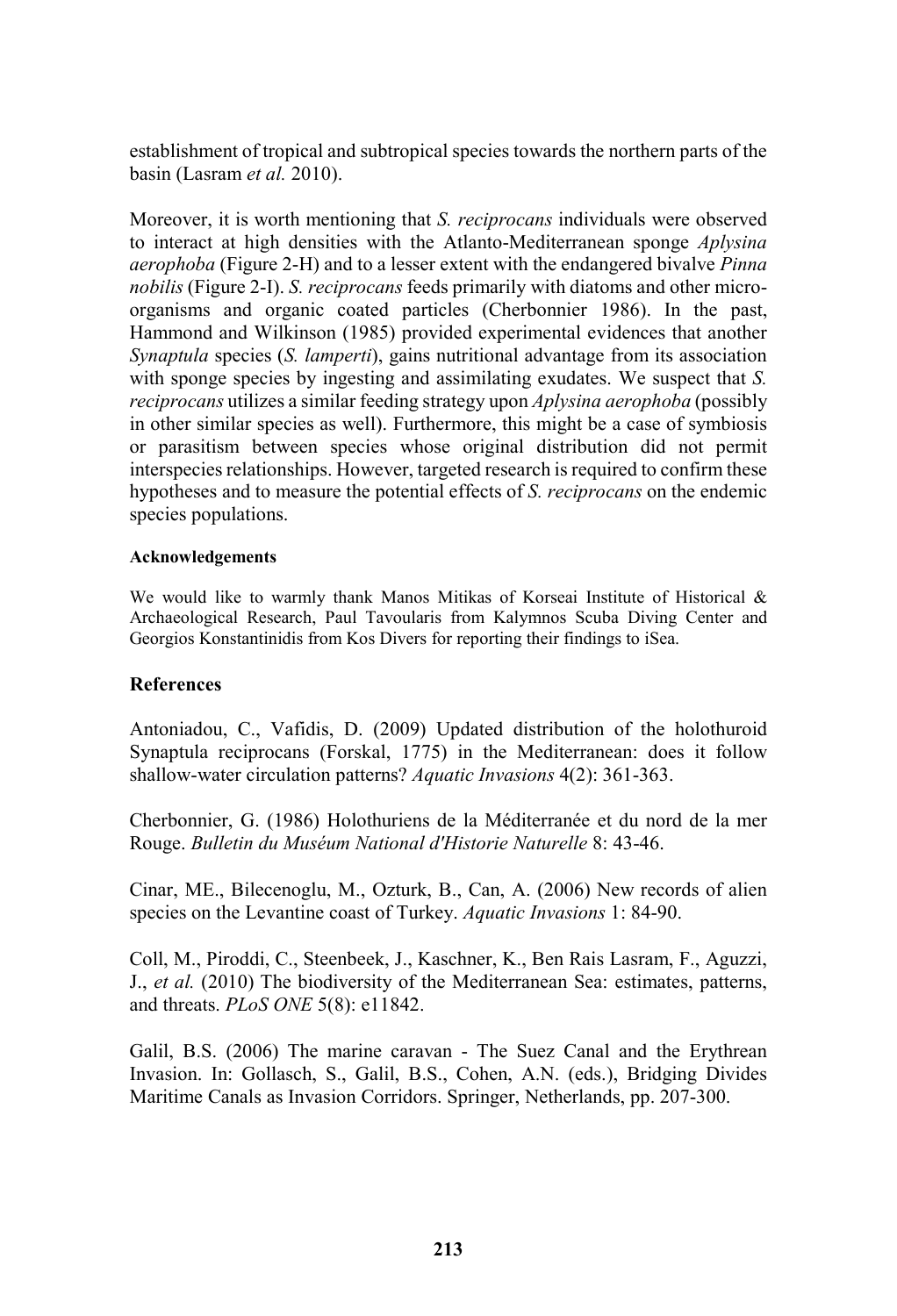Galil, B.S. (2008) Alien species in the Mediterranean Sea –which, when, where, why? *Hydrobiologia* 606: 105-116.

Hammond, L.S., Wilkinson, C.R. (1985) Exploitation of sponge exudates by coral reef holothuroids. *Journal of Experimental Marine Biology and Ecology* 94(1-3): 1-9.

Katsanevakis, S., Zenetos, A., Belchior, C., Cardoso, A. (2013) Invading European Seas: Assessing pathways of introduction of marine aliens. *Ocean & Coastal Management* 76: 64-74.

Kolar, C.S, Lodge, D.M. (2001) Progress in invasion biology: predicting invaders. *Trends in Ecology & Evolution*, 16(4): 199-204.

Koukouras, A., Sinis, A.I., Bobori, D., Kazantzidis, S., Kitsos, M.S. (2007) The echinoderm (Deuterostomia) fauna of the Aegean Sea, and comparison with those of the neighbouring seas. *Journal of Biological Research* 7: 67-92.

Lasram, B.R.F., Guilhaumon, F., Albouy, C., Somot, S., Thuiller, W., Mouillot, D. (2010) The Mediterranean Sea as a 'cul-de-sac' for endemic fishes facing climate change. *Global Change Biology* 16: 3233-3245. doi:10.1111/j.1365- 2486.2010.02224.x

Occhipinti-Ambrogi, A. (2007) Global change and marine communities: Alien species and climate change. *Marine Pollution Bulletin* 55: 342-352.

Pancucci-Papadopoulou, M.A., Zenetos, A., Corsini-Foka M., Politou, C.Y. (2005) Update of marine alien species in Hellenic waters. *Mediterranean Marine Science* 6: 147-157.

Raitsos, D., Beaugrand, G., Georgopoulos, D., Zenetos, A., Pancucci-Papadopoulou, A., Theocharis, A., Papathanassiou, E. (2010) Global climate change amplifies the entry of tropical species into the eastern Mediterranean Sea. *Limnology Oceanography* 55(4): 1478-1484.

Ruppert, E.E., Fox, R.S. Barnes, R.D. (2004) Invertebrate Zoology. A Functional Evolutionary Approach. 7th ed. Brooks Cole, Thomson Learning, Inc. 990 pp.

Scyphers, S., Powers, S., Akins, J., Drymon, J., Martin, C., Schobernd, Z., Schofield, P., Shipp, R., Switzer, T. (2015) The role of citizens in detecting and responding to a rapid marine invasion. *Conservation Letters* 8(4): 242-250.

WoRMS (2017) World Register of Marine Species. Available from http://www.marinespecies.org at VLIZ. Accessed on 18.11.2017. doi: 10.14284/170